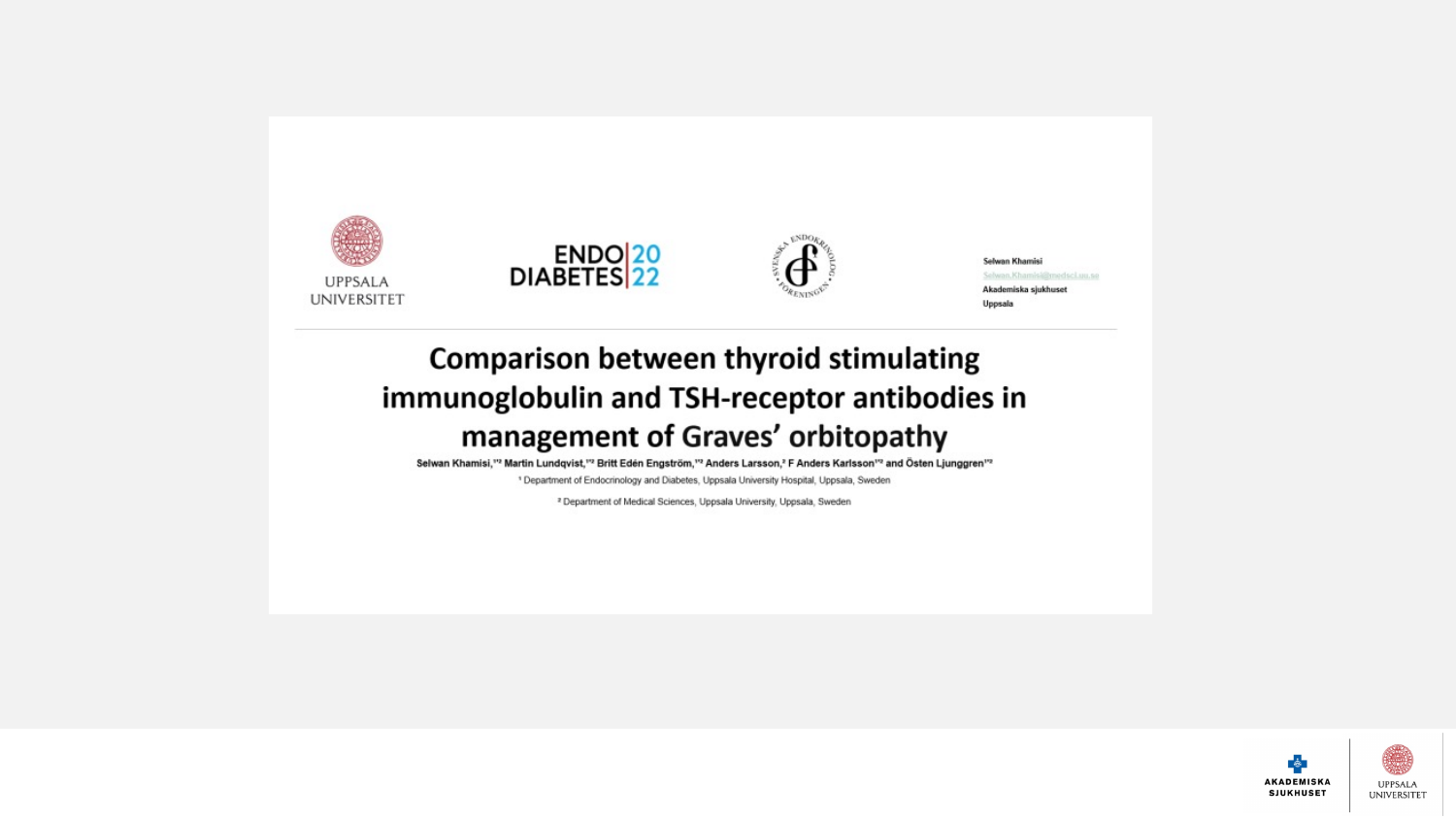

## **Introduction**

 $\Box$ Graves´ disease (GD) is an autoimmune disease caused by TSH-receptor antibodies (TRAb).

 $\Box$ TRAb bind to the TSH-receptor (TSH-R) and activate the cAMP signal transduction pathway.

 $\Box$ TSH-receptor stimulating immunoglobulin (TSI) is a subtype of TRAb which lead to stimulation of thyroid hormone production.

 $\Box$ Other types of antibodies block the action of TSH-R, TSH-R-binding inhibitory immunoglobulins (TBII), while others are neutral without any functional effect.

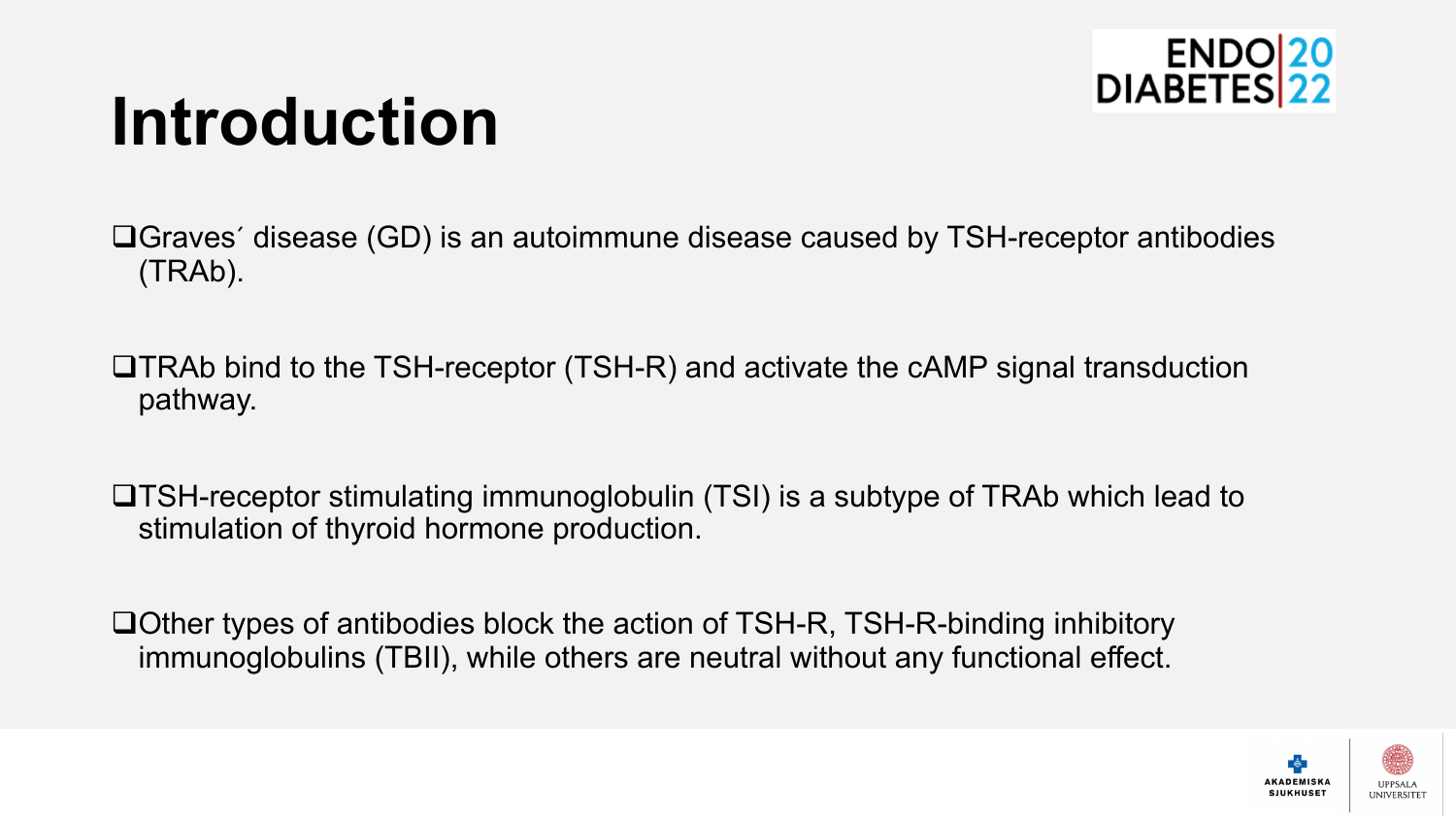$\Box$ Graves´ orbitopathy (GO) is clinically relevant in approximately of patients with GD, with severe forms affecting 3-5% of patie

 $\Box$ In patients without clinically apparent ophthalmopathy, radiolog signs of muscle enlargement have been found in 40%.

 $\square$ The risk of GO has been linked to TSH receptor stimulation, high TRAb levels, smoking, low levels of thyroid peroxidase antibod (TPOAb), and thyroglobulin antibodies (TgAb).

 $\square$ Severe forms of GO may cause irreversible eye complications in some severe cases can even threaten vision.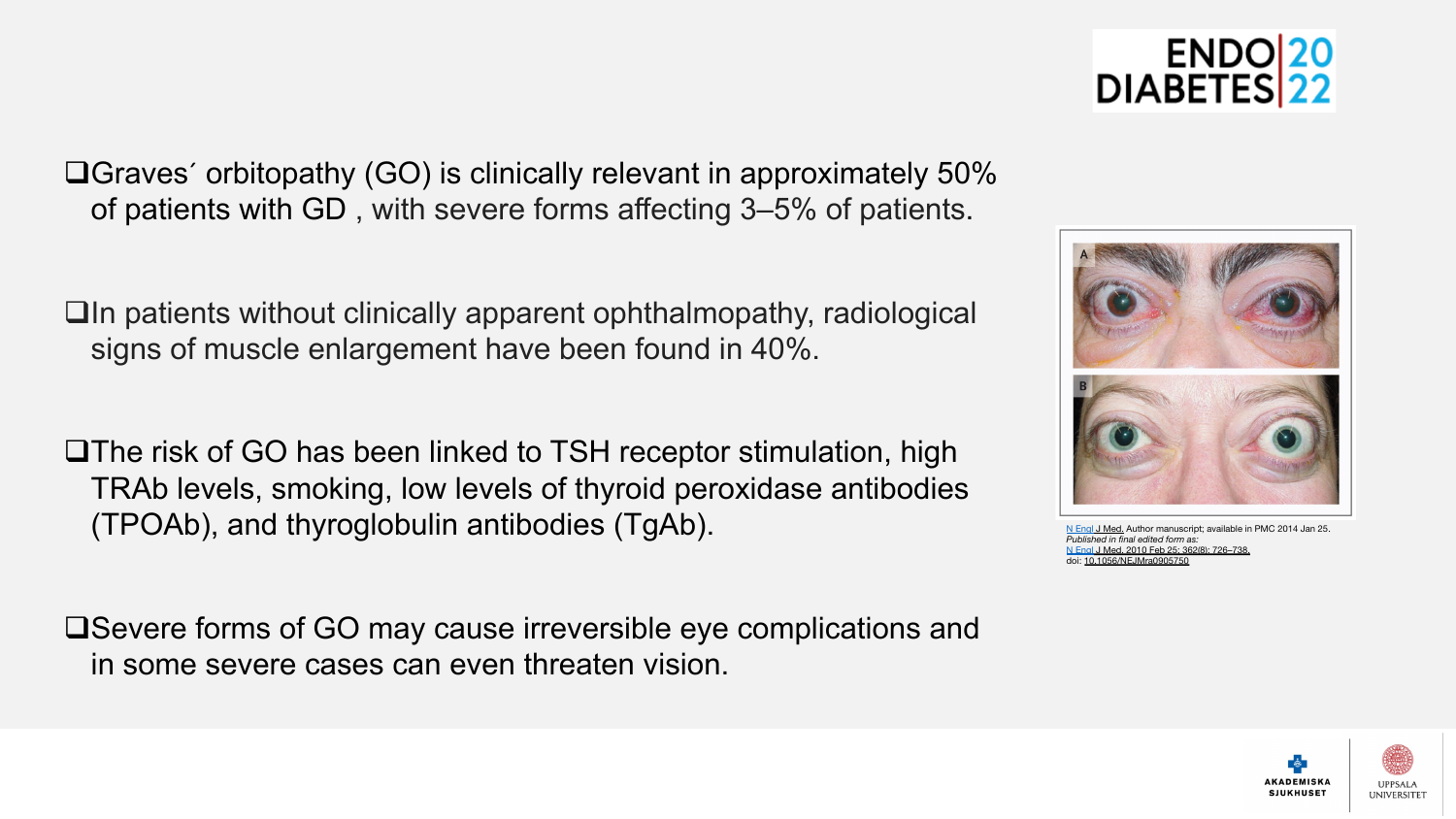

 $\square$ Delay in the diagnosis is associated with worse prognosis of GO.

 $\Box$ Therefore, there is an increased need for a scoring system that includes different markers for prediction and assessment of GO.

 $\square$ Measurement of TRAb is a standard method for confirmation of diagnosis, monitoring of therapy and prediction of remission or relapse in patients with GD.

 $\Box$ A potential pitfall of using TRAb is that the method measures all antibodies, including blocking and neutral antibodies.

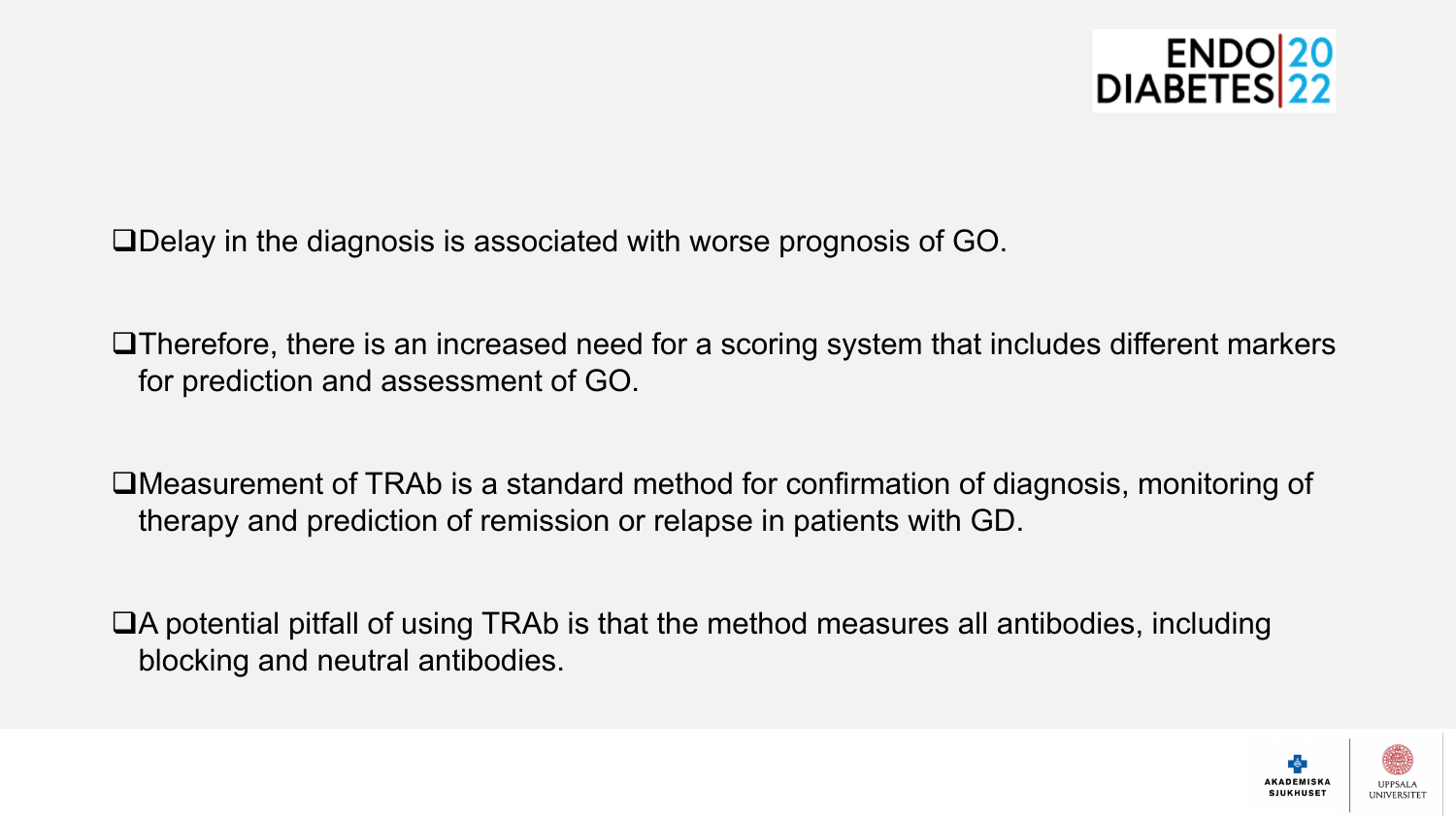

## **The IMMULITE® 2000 TSI assay**

- □ The IMMULITE® 2000 TSI assay utilizes two recombinant human TSH receptor (hTSHR) chimeras for the capture and detection of thyroidstimulating autoantibodies.
- $\Box$  The capture receptor is constructed by replacing the major epitope for TBI binding with amino acid sequence from rat luteinizing hormonechoriogonadotropin (LH-CG) receptor.
- $\Box$  The signal chimera uses N-terminus amino acids of hTSHR conjugated to alkaline phosphatase (AP).
- $\Box$  The clinical sensitivity of IMMULITE TSI in a study was 96.8%, Anti-TSHR was 96.8%, and THYRETAIN 91.2%. The clinical specificity of the IMMULITE TSI was 98.6%, Anti-TSHR 97.3% and THYRETAIN 99.3%.



Tozzoli R, D'Aurizio F, Villalta D, Giovanella L. Evaluation of the first fully automated immunoassay method for the measurement of stimulating TSH receptor autoantibodies in Graves' disease. Clin Chem Lab Med. 2017 Jan 1;55(1):58-64. doi: 10.1515/cclm-2016-0197. PMID: 27331310.

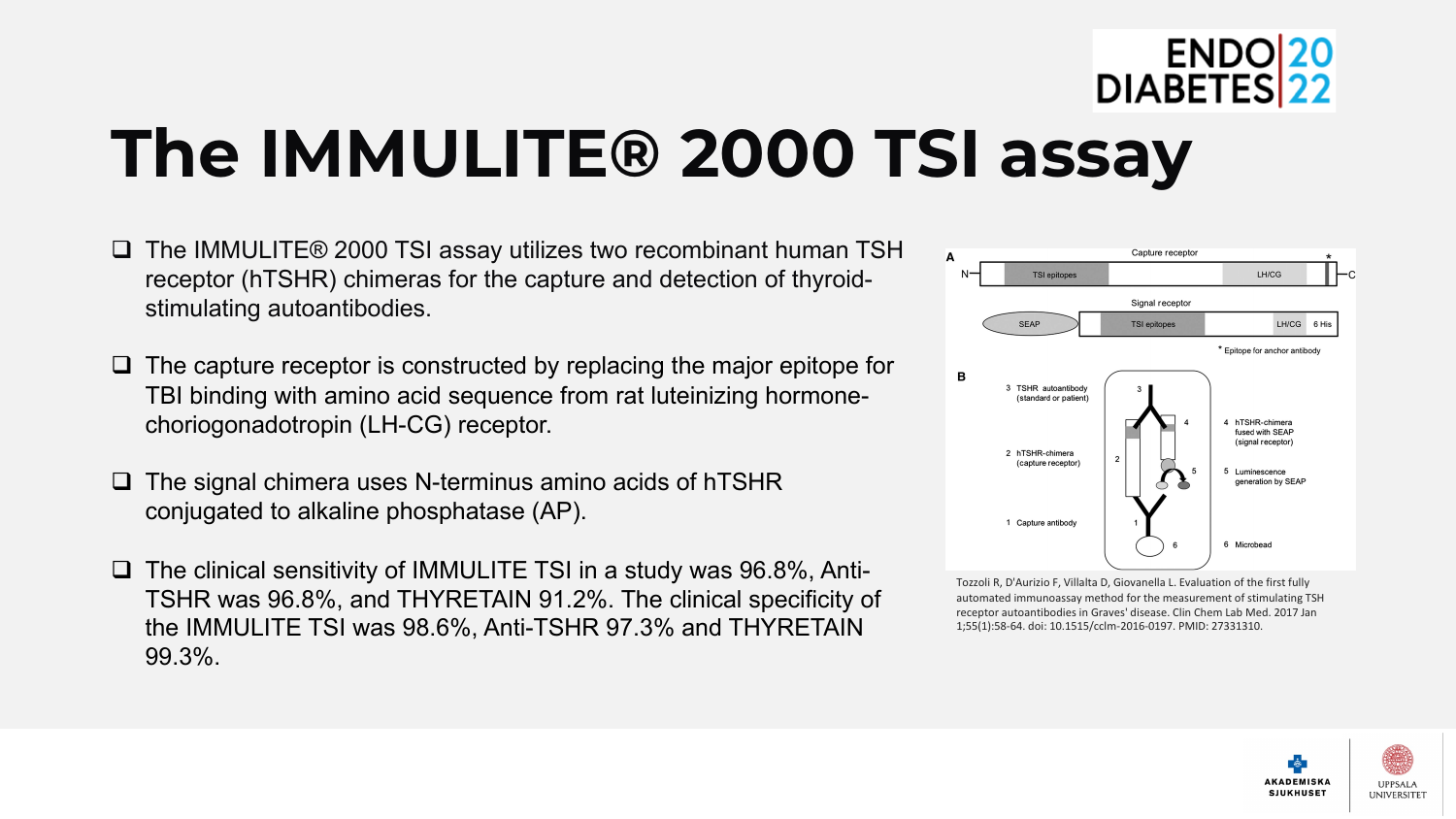> J Appl Lab Med. 2017 Nov 1;2(3):345-355. doi: 10.1373/jalm.2017.024067.

### **Analytical and Clinical Validation of Two Commercially Available Immunoassays Used in the Detection of TSHR Antibodies**

David J Kemble <sup>1</sup> <sup>2</sup>, Tara Jackson <sup>1</sup> <sup>2</sup>, Mike Morrison <sup>1</sup> <sup>2</sup>, Mark A Cervinski <sup>1</sup> <sup>2</sup>, Robert D Nerenz <sup>1</sup> Affiliations + expand PMID: 33636837 DOI: 10.1373/jalm.2017.024067

- Thyretain thyroid-stimulating immunoglobulin (TSI) Bioassay by Diagnostic Hybrids and 2 commercially available immunoassays: the TSI Bridge immunoassay by Siemens and the thyroidstimulating hormone receptor antibody (TRAb) immunoassay by Roche.
- Results: equivalent performance in patients with untreated Graves disease.

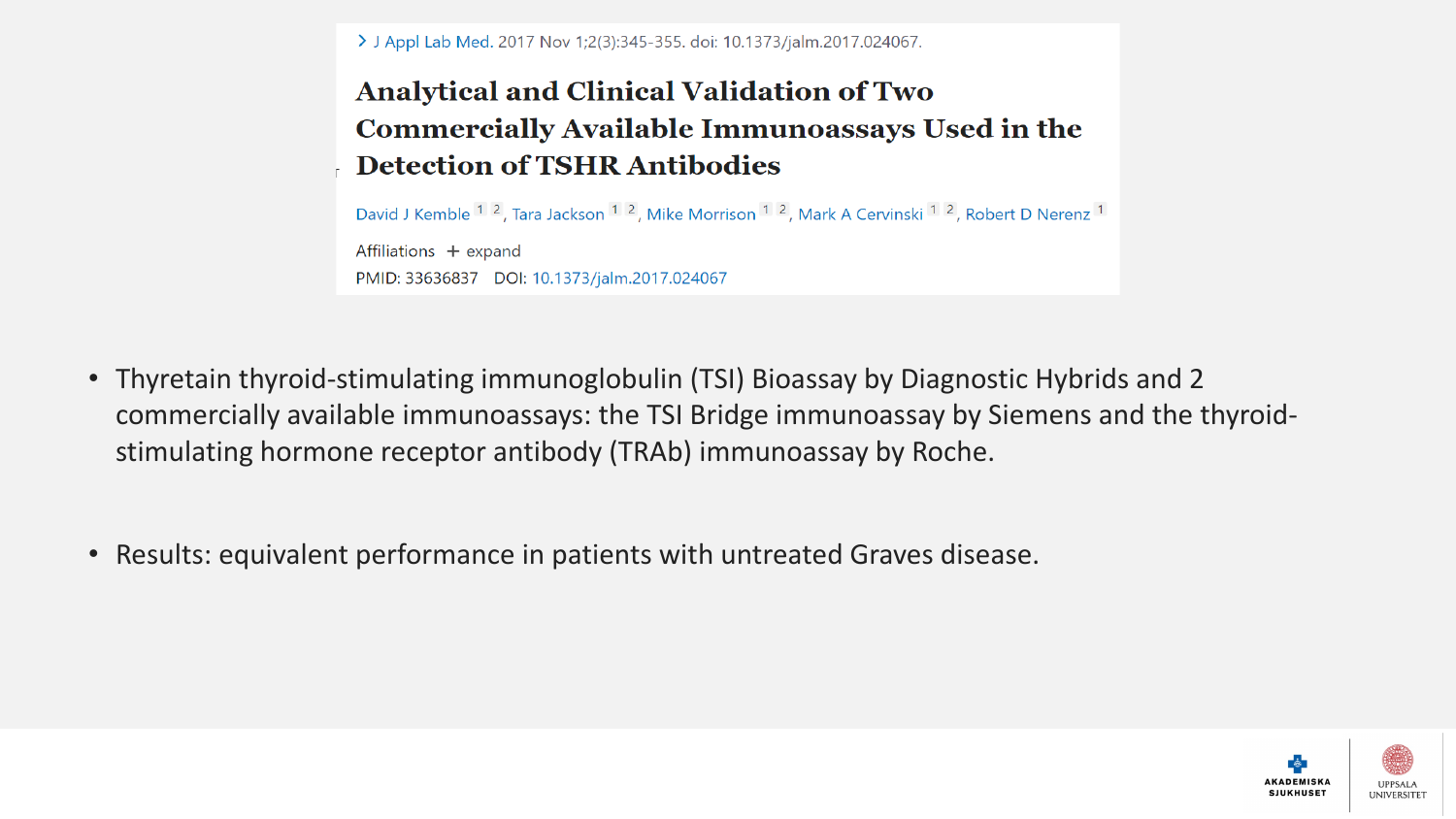Int Ophthalmol (2022) 42:863-870 https://doi.org/10.1007/s10792-021-02052-0



#### **ORIGINAL PAPER**

### Diagnostic accuracy of Immulite® TSI immunoassay for thyroid-associated orbitopathy in patients with recently diagnosed Graves' hyperthyroidism

Brandon Thia **D** · Myra B. McGuinness · Peter R. Ebeling · Jwu Jin Khong

- $\Box$  140 participants recruited, 75 (53.6%) had TAO.
- $\square$  The Immulite® TSI levels were higher among those with than those without TAO
- $\Box$  There was no correlation between TSI level and inflammatory index score ( $\rho$  = 0.14, 95% CI 0.03, 0.30) or clinical severity (p = 0.527) among those with TAO.
- $\square$  TSI level showed poor diagnostic accuracy for TAO (area under the receiver operating characteristic curve 0.60, 95% CI 0.51, 0.70).
- $\square$  Although Immulite® TSI level was higher in the presence of TAO, it showed poor diagnostic accuracy and no correlation with clinical markers of TAO severity or activity.

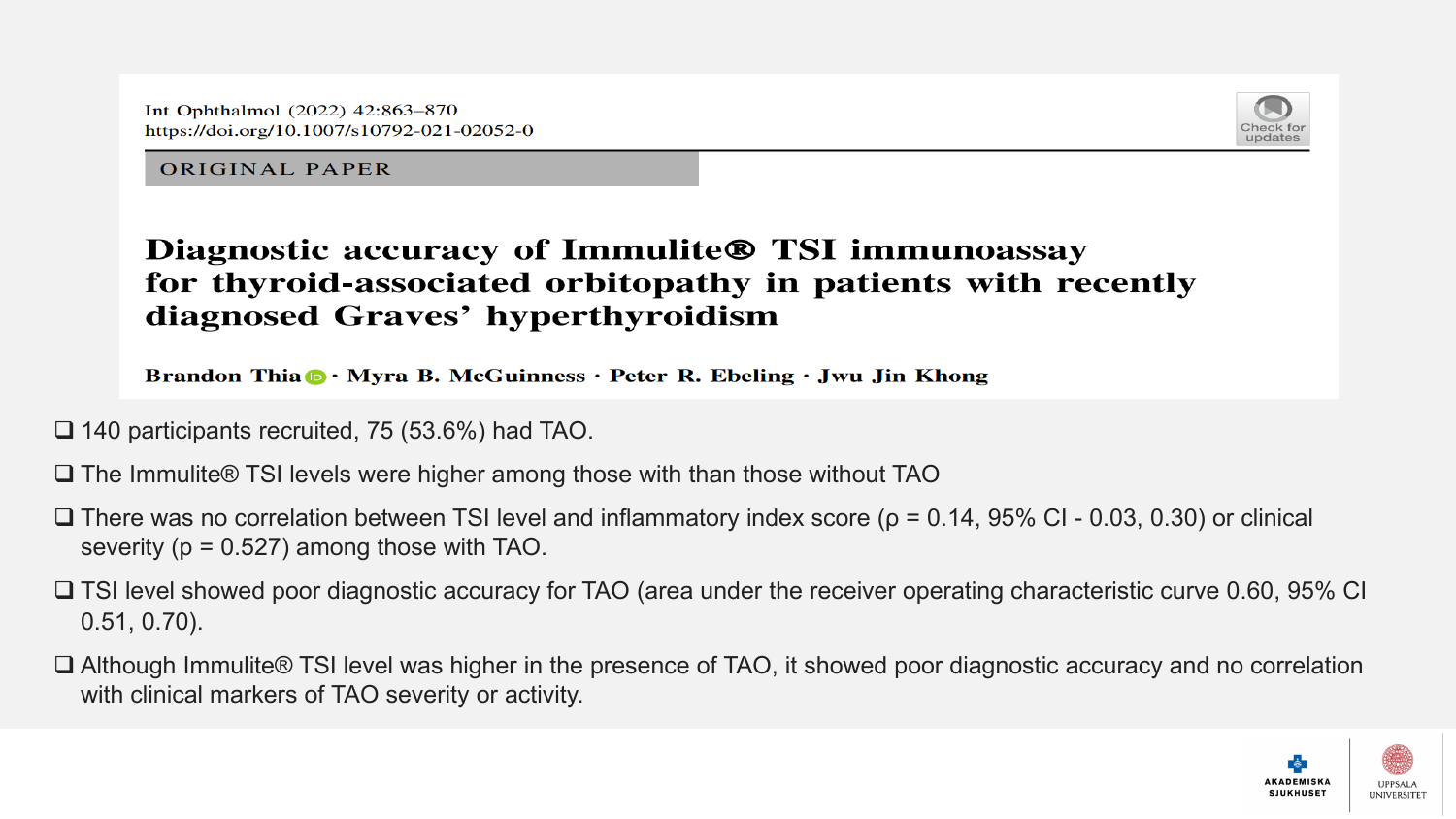

qThirty patients with *de novo* GD were recruited at the Uppsala University Hospital.

□GD diagnosis was based on decreased levels of TSH and sero-positivity for TRAbs. In one patient, the TRAb levels were below the reference range (1.7 IE/L, reference <1.75). This patient otherwise had symptoms, laboratory findings and homogenously increased uptake on thyroid scintigraphy in line with GD.

 $\Box$ Median age of the study cohort was 55 years (range 35-72 years). Two were smokers, 29 were women.

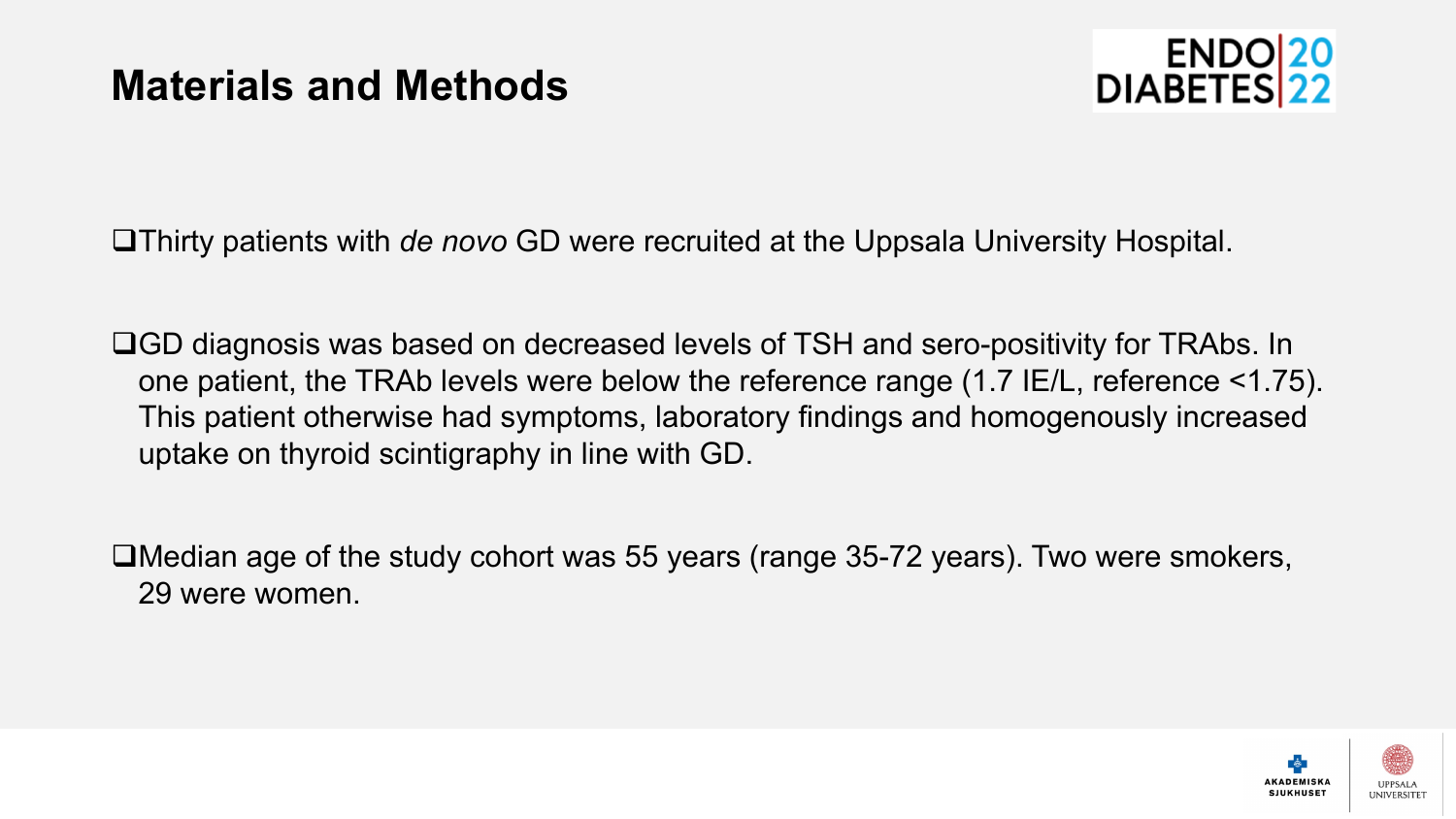

- $\Box$ The study consisted of 6 visits at baseline, 6 weeks, 12 weeks, 6 months, 12 months and 24 months from diagnosis.
- $\Box$ At each visit, blood was sampled to measure TSH,  $\text{TT4}$ ,  $\text{TT3}$ , TRAb and TSI. All 30 patients received conventional block and replace treatment.
- $\square$ 3 patients underwent total thyroidectomy (2 neutropenia and 1 pregnancy wish) and five patients received RAI during the study period. These patients were not included in the longitudinal analyses.
- $\Box$ All other patients (n=22), except 1 patient with spontaneous recovery received ATD for 18 months.

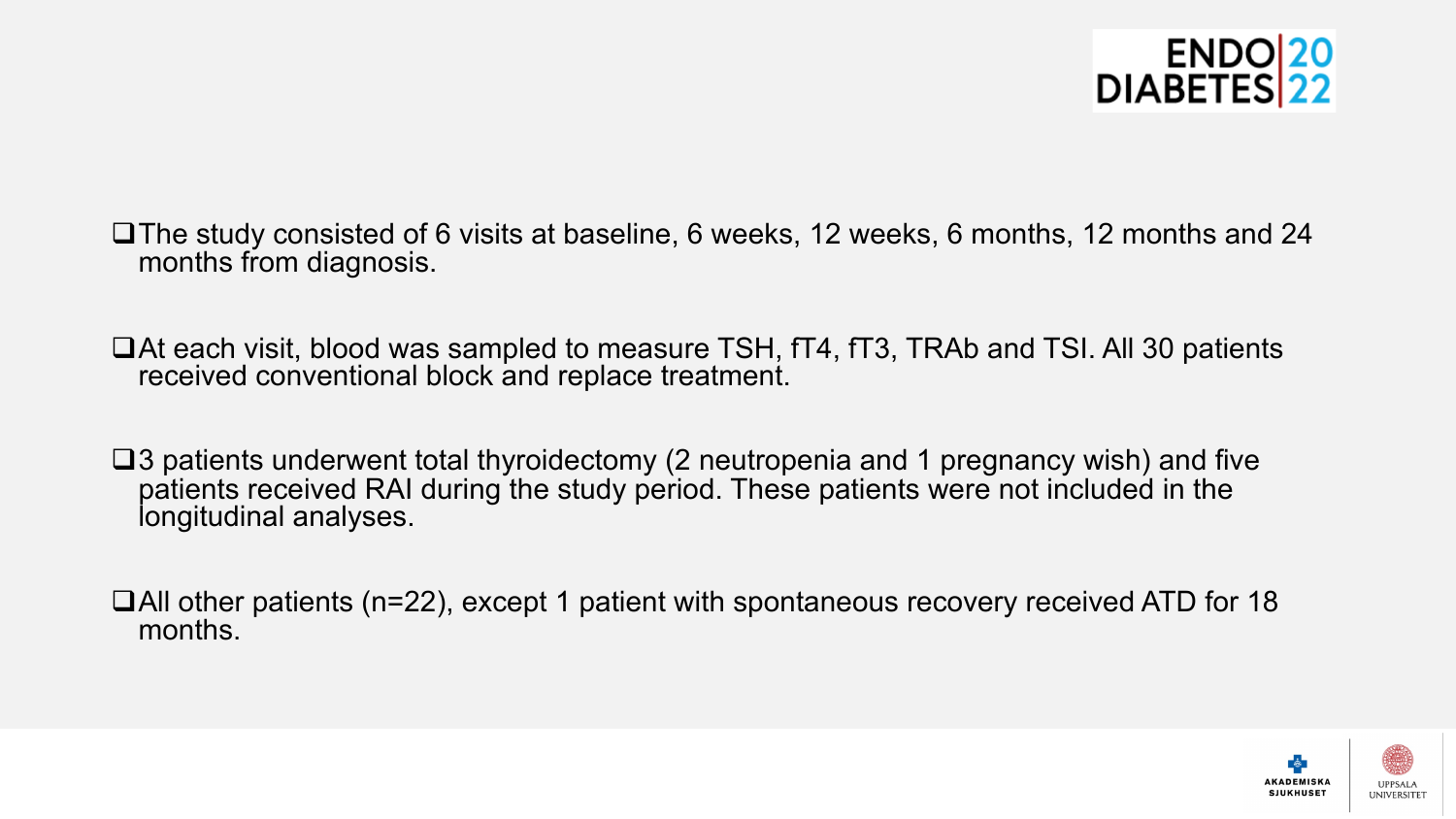### GO was identified by clinical signs and symptoms according to EUGOGO guidelines



| <b>Classification</b>                 | <b>Features</b>                                                                                                                                                                                                                              |
|---------------------------------------|----------------------------------------------------------------------------------------------------------------------------------------------------------------------------------------------------------------------------------------------|
| Mild GO                               | Patients whose features of GO have only a minor impact on daily life that have insufficient impact to justify immunomodulation or surgical<br>treatment. They usually have one or more of the following:                                     |
|                                       | • minor lid retraction (<2 mm)                                                                                                                                                                                                               |
|                                       | . mild soft-tissue involvement                                                                                                                                                                                                               |
|                                       | • exophthalmos                                                                                                                                                                                                                               |
|                                       | . < 3 mm above normal for race and gender                                                                                                                                                                                                    |
|                                       | . no or intermittent diplopia and corneal exposure responsive to lubricants                                                                                                                                                                  |
| Moderate-to-severe<br>GO              | Patients without sight-threatening GO whose eye disease has sufficient impact on daily life to justify the risks of immunosuppression (if<br>active) or surgical intervention (if inactive). They usually have two or more of the following: |
|                                       | $\cdot$ lid retraction $\geq$ 2 mm                                                                                                                                                                                                           |
|                                       | • moderate or severe soft-tissue involvement                                                                                                                                                                                                 |
|                                       | $\cdot$ exophthalmos $\geq$ 3 mm above normal for race and gender                                                                                                                                                                            |
|                                       | • inconstant or constant diplopia                                                                                                                                                                                                            |
| Sight-threatening<br>(very severe) GO | Patients with dysthyroid optic neuropathy and/or corneal breakdown                                                                                                                                                                           |

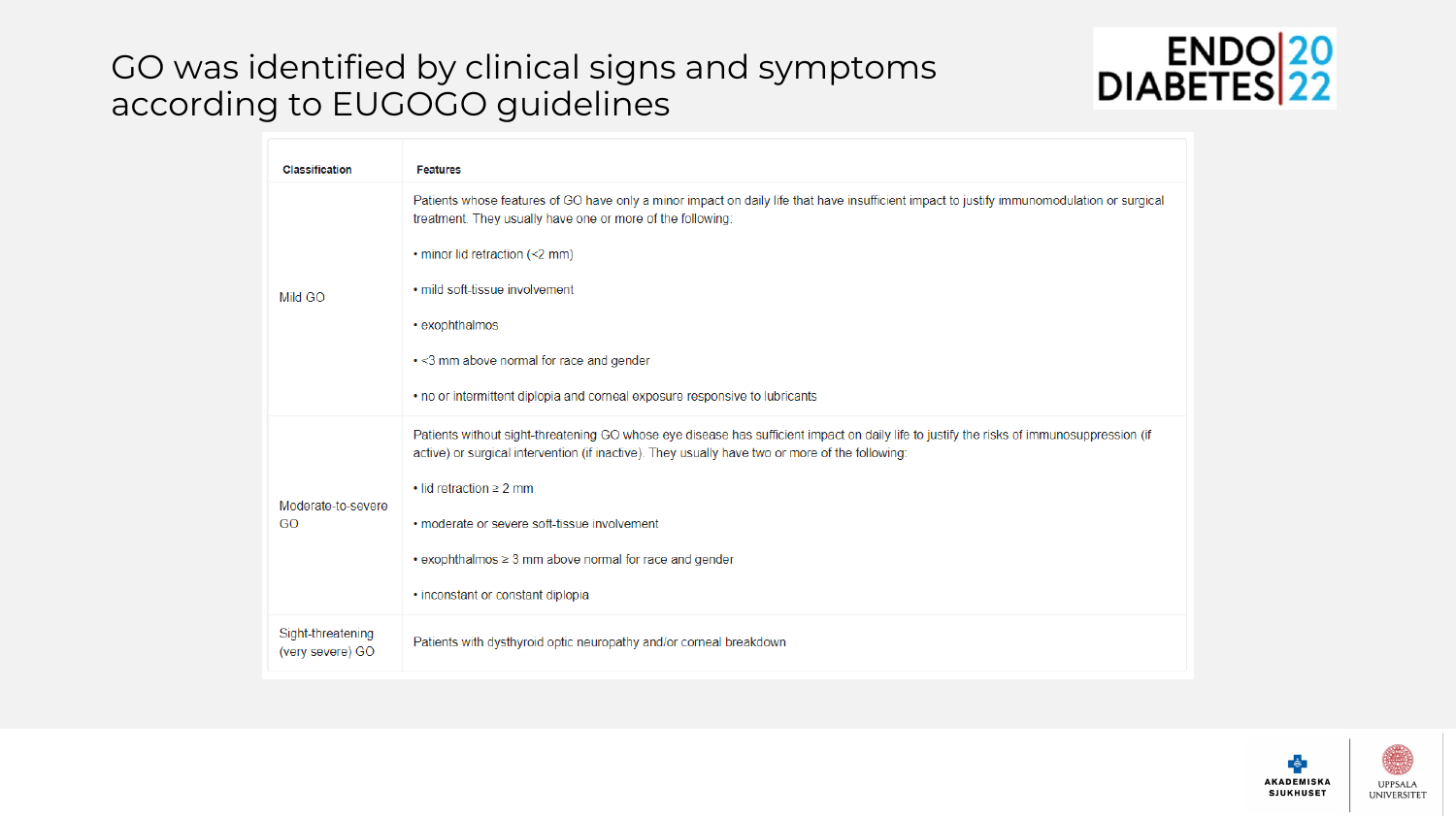

## **Results**

**QFor all subjects, fT3 correlated to both TSI (** $r_s$ **=0.44, p= 0.01) and TRAb (** $r_s$ **=0.4 p= 0.02) at** baseline (n=30).

**□TSI was highly correlated with TRAb at baseline (** $r_s$ **=0.64, p<0.001)** 



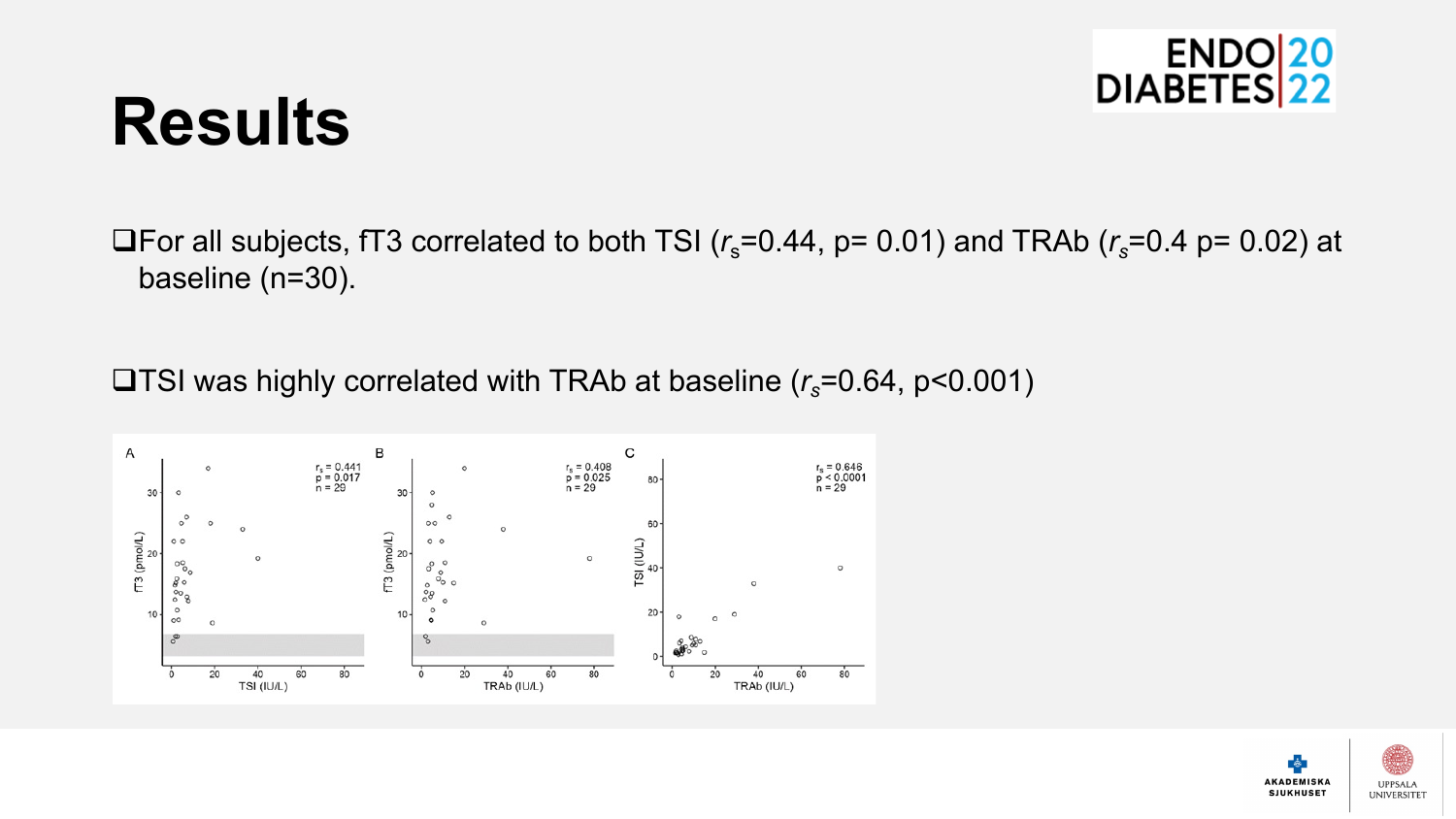

- $\square$ 17 patients were diagnosed with GO at baseline (n=11) or during the study follow-up period (n=6).
- **□TSI and TRAb did not differ significantly at** baseline between GO and non-GO patients (GO:non-GO=17:13)
- **□Both TRAb and TSI did not differ significantly** at follow-up (n=22, GO:non-GO=12:10) and were similarly reduced and normalized in both groups during follow-up.